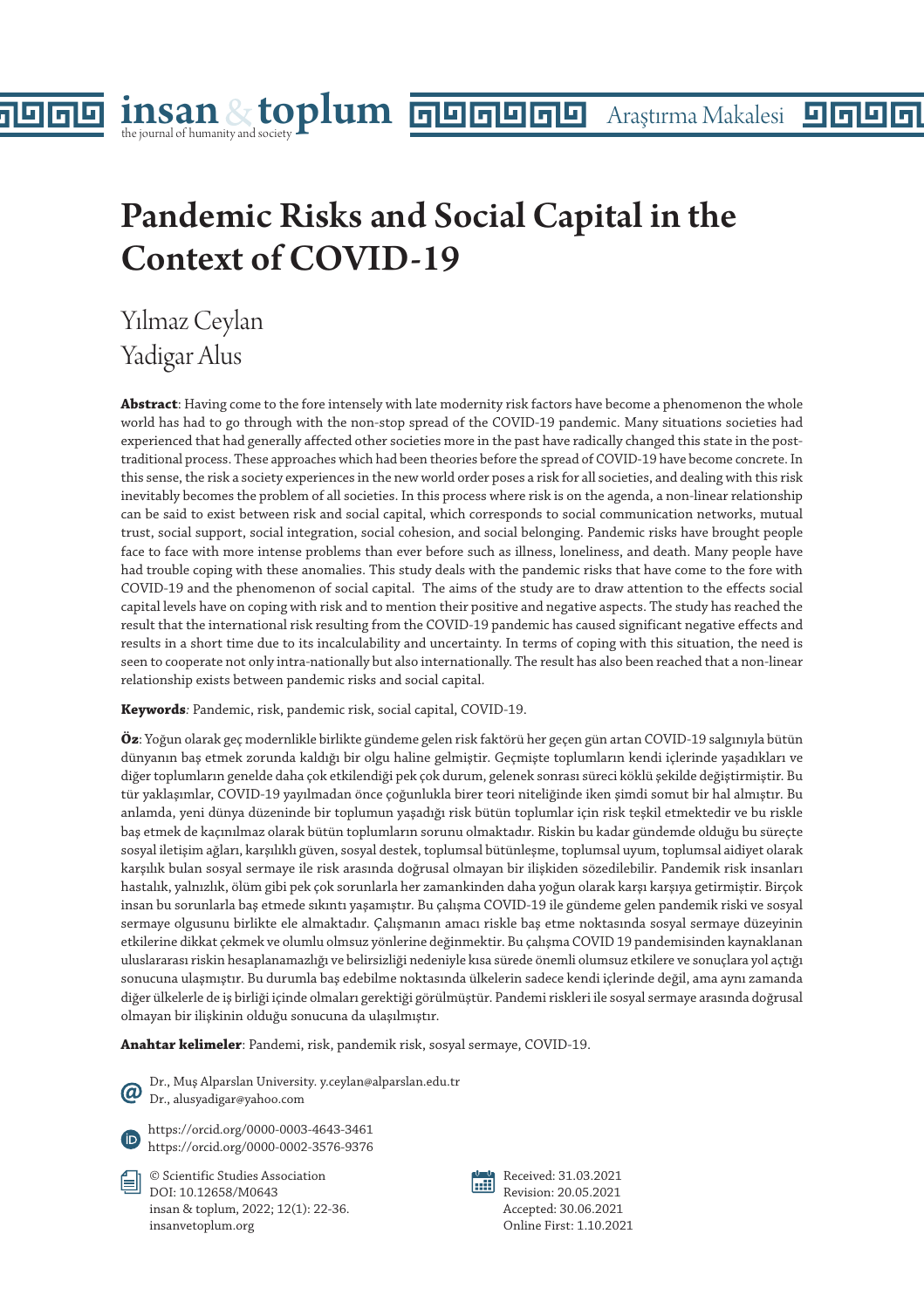## Introduction

The phenomenon of risk has a social feature that has emerged with the modern period. The risk factors that appear alongside fear and anxiety in every period dominate all of society, and its uncertainty coincides with the modern period. Economics is the field where social capital and risk are intensively used and studied together because the concept that comes up against entrepreneurship and the situations that may arise as a result are risk factors. This study subjects risk factors to a sociological analysis alongside social capital. As a reality the world is facing, disease contains various states of risk due to many present and future uncertainties. The COVID-19 pandemic appears to have caused global fear, panic and anxiety over a short period of time resulting in pandemic risks. The situations in which the pandemic has affected all societies vary through different factors (e.g., socioeconomic or sociocultural conditions, individual well-being); many things have caused people and societies to overcome this process, sometimes with less harm, sometimes also with greater inconvenience.

Social capital is the phenomenon underlying why some individuals and societies have been able to survive the process more strongly and with less damage or to avoid it more powerfully. In addition to economic development, social capital also involves common norms, social relations, social security and corresponds to a social system where family, friendship, neighborhood, and social institutions function well (Aydemir & Tecim, 2012); social capital has been a strong defense mechanism against the pandemic risks. Although some aspects of social capital have increased COVID's rate of transmission (Aydemir, 2020, p. 313), the positive aspects of social capital networks can also be mentioned regarding overcoming the psycho-social process of the disease. In this context, talking about social capital can involve both the positive and negative aspects of health (Eriksson, 2011; Gönç Şavran, 2018). Societies with strong social capital are societies made up of individuals who have been able to produce common values; trust their family members, neighbors, state and social institutions; participate actively in social activities, have a good education; and do not refrain from being and meeting with common stakeholders. Societies of this type are stronger against risk factors such as fear, panic, and anxiety; these societies have the solidarity for overcoming this and have been able to form a collective consciousness.

This study will focus on the relationship between the global risks the COVID-19 outbreak poses and social capital with regard to why some societies have had more painful experiences and other societies have had less painful experiences.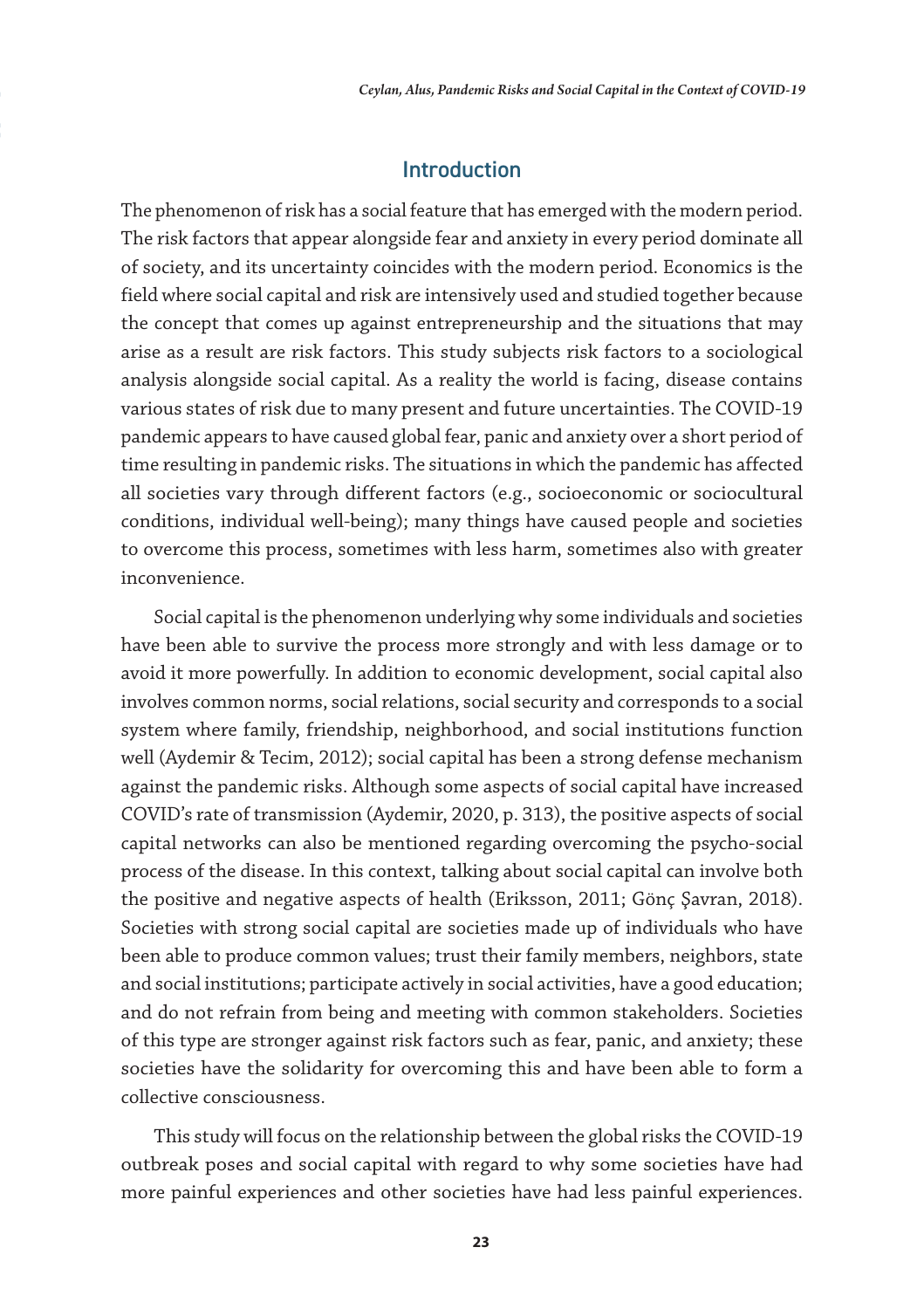This epidemic has had a global impact and caused negative consequences (e.g., socioeconomic, sociocultural, socio-psychological) in almost every country. As a result of the transportation, communication, and interaction modernity provides, the world has now turned into a global village (McLuhan, 1962, p. 31) where everyone is aware of and affected by one another in some way. In this sense, the risks a society faces in the new world order have the characteristic of being risks for all societies; thus, coping with such risks inevitably has become a problem for every society. The claim that social capital is the way to become less affected by such social problems and to come out stronger from this negative situation is this study's research problem. In this respect, some inferences, assumptions, and suggestions have been made regarding the relationship between social capital and the pandemic risks that emerged with the global outbreak of COVID-19.

#### Risk

Risk as a concept can be traced back historically to the first human societies (Bernstein, 2010, p. 129). Risk is defined in Turkish as an economic term meaning danger of loss (Turkish Language Association, 2010), and corresponds in many ways to people's anxieties and fears. Risk has been popularized as a concept, gaining an international feature during late modernity in particular. Many things such as wars, earthquakes, floods, fires, nuclear power plants, global warming, and environmental problems are defined as risks. The history of the concept is very old and is derived from the Latin verb *resegare*, which means to cut short. However, Ulrick Beck (1992) globalized and sociologically made the concept of risk the subject of reflexive modernization (Marshall, 1999, p. 169; Soydemir, 2011, p. 171). Frank Furedi (2014) and Anthony Giddens (2010) also tried to explain the dilemmas of modernity through the concept of risk (Karakaş, 2020, p. 551). Their reason for these explanations was in defense of an endless modernity (i.e., high modernity, late modernity; Esgin, 2013, p. 685). In reflexive modernity, which coincides with Beck's periodization of social change, manufactured uncertainties have emerged as new risks resulting from the proliferation of knowledge due to technological developments. In fact, this approach can be said to coincide with many criticisms of postmodernity, especially Bauman's and Habermas'. According to them, postmodernity has become a source of nothingness and uncertainty against the standards modernity has set (Beck, 1992; Bauman, 2003; Habermas, 2012). According to them, postmodernity has also not exceeded modernity: Modernity continues as an unfinished project.

Modernity emerged with the claim of a world free from risks and dangers and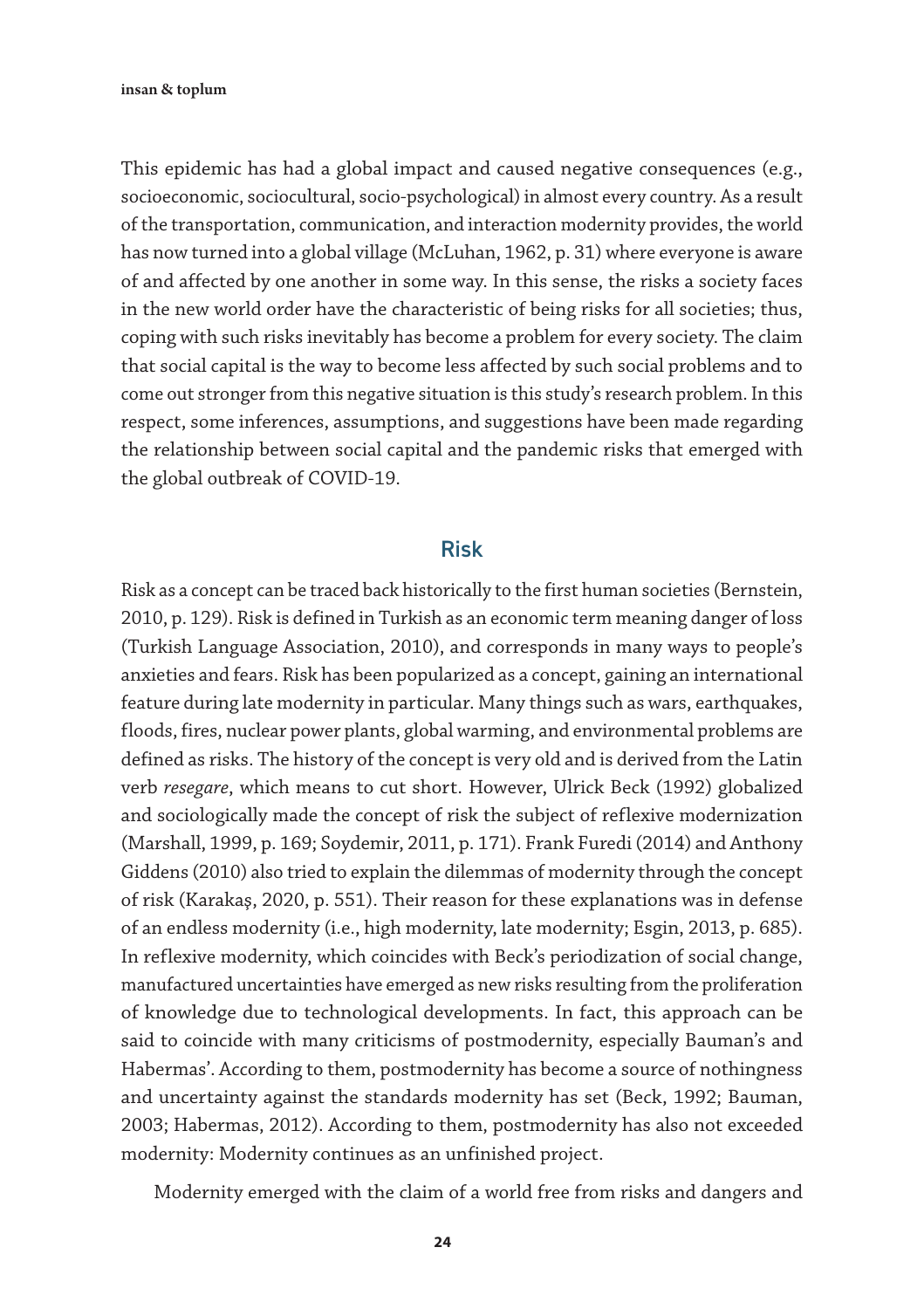promised to bring people together under the umbrella of freedom, equality and justice. However, the dangers, threats, and risks that exist or will occur with the rapid changes brought about by modernity have enabled new readings on modernity. According to Beck, the most important breaking point during reflexive modernity (i.e., advanced modernity) is the end of forms of a collective conscience based on social and political organizations and institutions, with the unknown and indifferent consequences in risk society becoming the dominant forces of history and society (Beck, 1992). In this context, dependence on social classes and traditional support networks provided by families and neighborhoods weakens and even the act of work becomes a way of a conflict and identity focus (Marshall, 1999, p. 170). Separating modernity into different stages, Beck stated the main axis of industrial society to be focused on the distribution of goods and the main axis of risk society to be on the distribution of evil and dangers (Esgin, 2013, p. 687; Günerigök, 2018). The changes that occur with modernization are seen to appear under various names such as globalization, postmodernism, network society, and risk society. The majority of these nomenclatures claim modernity to be over and a new era to have begun. According to Beck, however, this period has become as widespread as postmodern and is a part of modernity that includes radical social change (Beck & Willms, 2004, p. 27).

Unlike the traditional period, the prevalence of transportation, communication, and interaction has led all societies of the world to be interconnected. This process can be interpreted as the internationalization of the local (i.e., globalization) or from the Eurocentric point of view as modernization in other world states and in McLuhan's words (Altay, 2005, p. 17) has transformed the whole world into a global village. This situation has been criticized in many ways and maintains its existence in different forms; however, just as modernization expressed a disengagement with agricultural society in the 19th century, it is now transforming industrial society. Meanwhile, all of these transformations according to Beck proceed as a continuity of modernity. In other words, industrial society continues to modernize just as traditions had modernized. In the words of Beck, actual situations such as wars and diseases have become transnational despite the universality of theories on reflexive modernization or the postmodern period. Beck (1992) used risk society as a term for the concept referring to man-made situations of unnatural origin. This conceptualization can now be shown as proof that the world has entered a new era and a new sociological reading regarding risk.

The concept of risk is seen to have been used extensively during the periods of modernity and advanced modernity (Beck, 1992) or radical modernization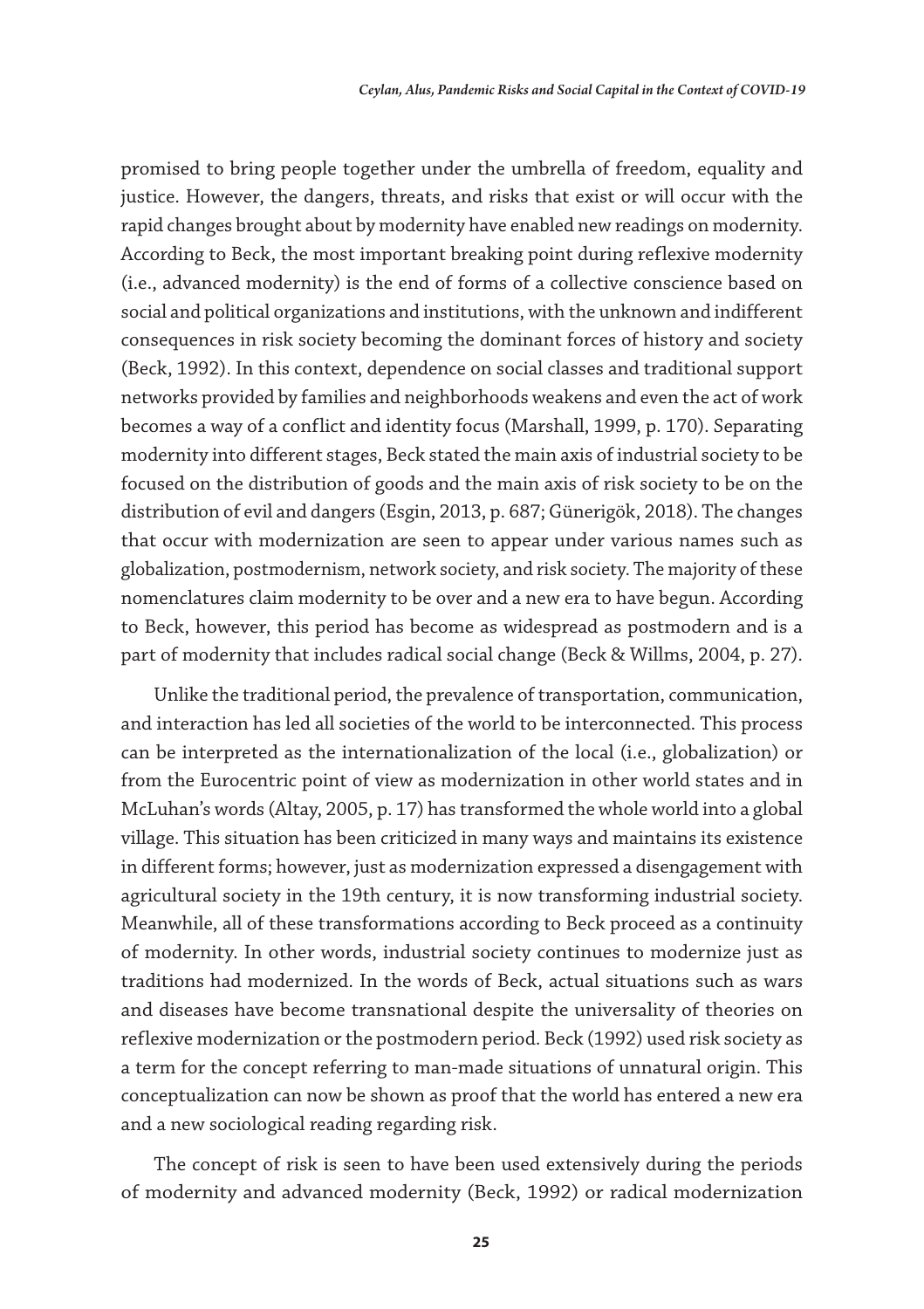(Giddens, 2010). Giddens declared a new process to be underway and people in need to be replaced by people in anxiety and fear as people's welfare rises. According to Giddens, risk is closely related to welfare society (Giddens, 2010, p. 146), such that while existence determines consciousness in the order of class society, consciousness determines existence in positions of risk (Beck, 1992, p. 23). In summary, no transition has occurred from modernity to any new period other than to a radical modernity where the quality of trust has changed. Risks have occurred in some way in every period, but now they have turned into a global problem accompanied by the loss of support provided by social and political institutions; this can be called security concerns. The risks in risk society cannot be calculated or explained and are infinite (Esgin, 2013, p. 687). This situation is not confined to just one country or society but has taken a different structure affecting the whole world (Soydemir, 2011, p. 171). According to Giddens (as cited in Esgin, 2013, p. 690), what defines life in this time period is the environments of trust and risk, and the most important factor explaining this is globalization.

Unlike the traditional period, the distribution of risks has exceeded the distribution of rich and poor. Risks have passed beyond countries' borders as well as class divisions. In Beck's (1992, p. 36) words, "poverty is hierarchic, smog is democratic." In other words, while the distintction between rich and poor is in regard to poverty, polluted air affects everyone *en masse* equally. Thus, the risks in any one civilization are able to become global risks. Beck explained the boomerang effect as the ability of risks to reach everywhere regardless of nation and class. Manufactured risks will sooner or later seize those who manufacture and profit from risks. In this respect, the world can be said to have entered a process that does not distinguish between rich and poor, black and white, north and south, or east and west (Beck, 1992, pp. 22–27). While risks that affect only certain regions, groups, and classes in a local and limited way correspond to risks from the first modern industrial society, risks that are able to affect everyone regardless of time and space point to the world risk society. In this sense, the entire globe is now a risk society (Beck, 1999). According to the world risk society theory, risks have no spatial, temporal, or social bounds, and globalized risks are delocalized, incalculable, and non-compensable (Beck, 1999, p. 52).

Within this framework, all societies can be said to be at risk and insecure. Riskcentered postindustrial society theories show risk society to be a society of disasters. This society is in danger of emergency states becoming normal (Beck, 1992, p. 24). In other words, the new normal can be presented as the normality of abnormality. With the COVID-19 pandemic, almost all theories about risk society emerge as a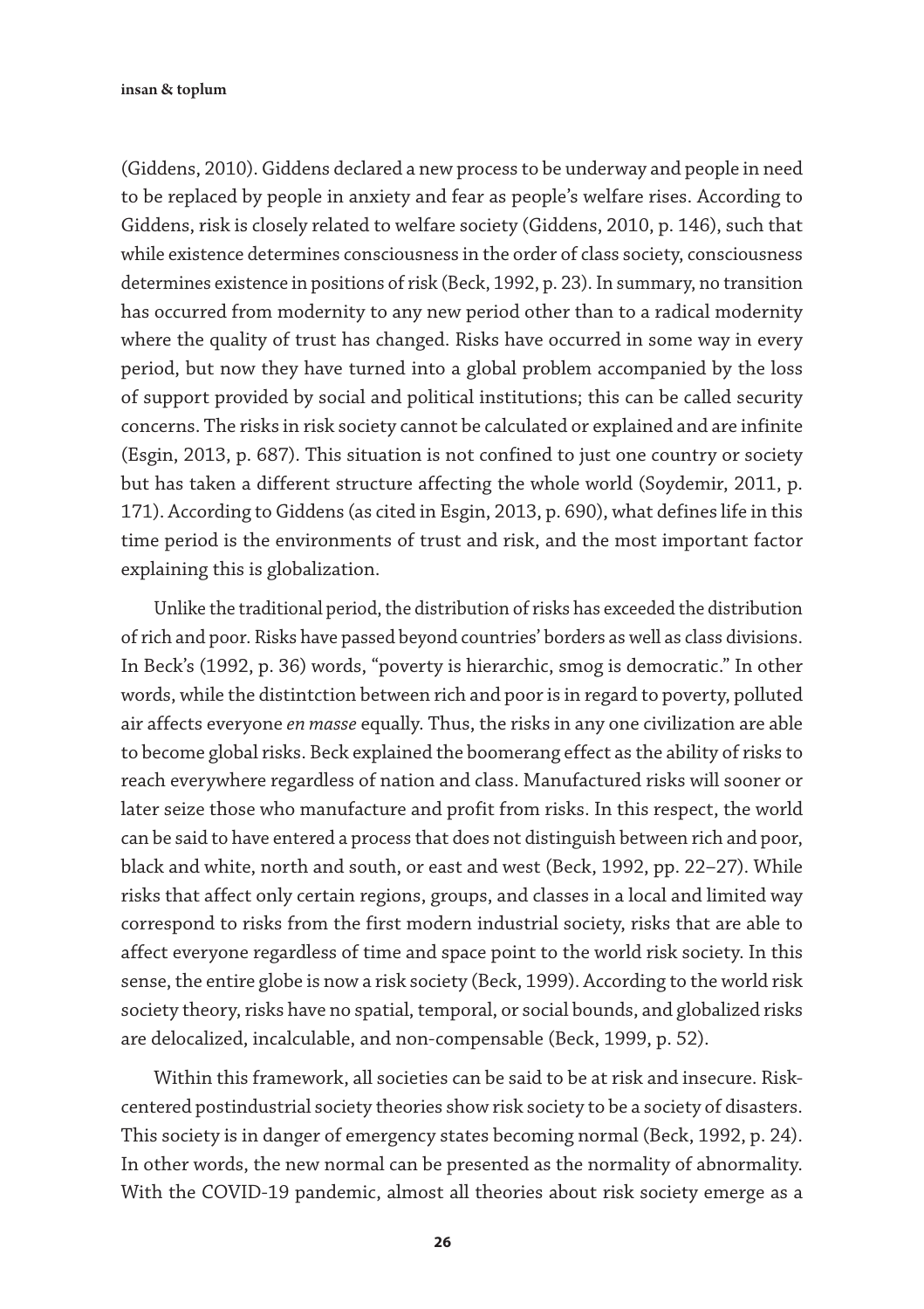concrete reality society face. A pandemic that emerged in China is currently a problem for the whole world, and its incalculability and uncertainty causes new anxiety and fears every day.

## The COVID-19 Outbreak and Pandemic Risks

Unlike in the traditional period, the prevalence of communication, transportation, and interactions in the new world order lay underneath the rapid spread of the pandemic. As a result of this mobilization, the pandemic affected practically the whole world over one or two months. It has been much easier for the risk to causing a global depression has been much easier for the risk with the accelerating effect globalization has had on time and space. As a matter of fact, the response to the COVID-19 pandemic has been found as health risk humanity as a whole has had to face on a global scale.

All forms of modernity, whether reflexive, late, or radical, have come up against many risks. In particular, the struggle with nature that started with the industrial revolution has brought many risks that people have manufactured without foresight. The process in which risks are placed at the center of human lives coincides with a period in which life has been dominated not by nature but by a science that does not fully serve its purpose. Nuclear disasters, weapons of mass destruction; diseases such as Crimean-Congo, Bird Flu, and ultimately the COVID-19 outbreak; and the uncertainties regarding these have brought the whole world into risk society theory. The most important global risk (i.e., cosmopolitan) the theory indicates, which is also called risk society or world risk society, are health-related risks. The types of health risks in modern risk society involve risk factors such as harmful substances and toxins, nuclear disasters (e.g., Chernobyl), ecological problems, inorganic agriculture, overproduction of toxic substances, and toxic waste (Beck, 1992; 1999).

Risks have now become pandemic (cosmopolitan) due to the dependence of globalization in social, economic, political, and cultural areas as well as the features that increase and spread exchange. The COVID-19 pandemic in particular has shown the risks of the globalizing world to have also become globalized, forming the bases for using the concept of pandemic risks. Humans can be said to live in a world where individuals, groups, and nations are now internationally interdependent (Giddens, 2008, p. 84). Beck (2009) explained globalization dialectically based on mutual interaction, not linearly. From this perspective, the dilemmas and risks of every society have the potential to affect one another. In brief, global advantages and gains are open to being shared, with its disadvantages also having a cosmopolitan feature.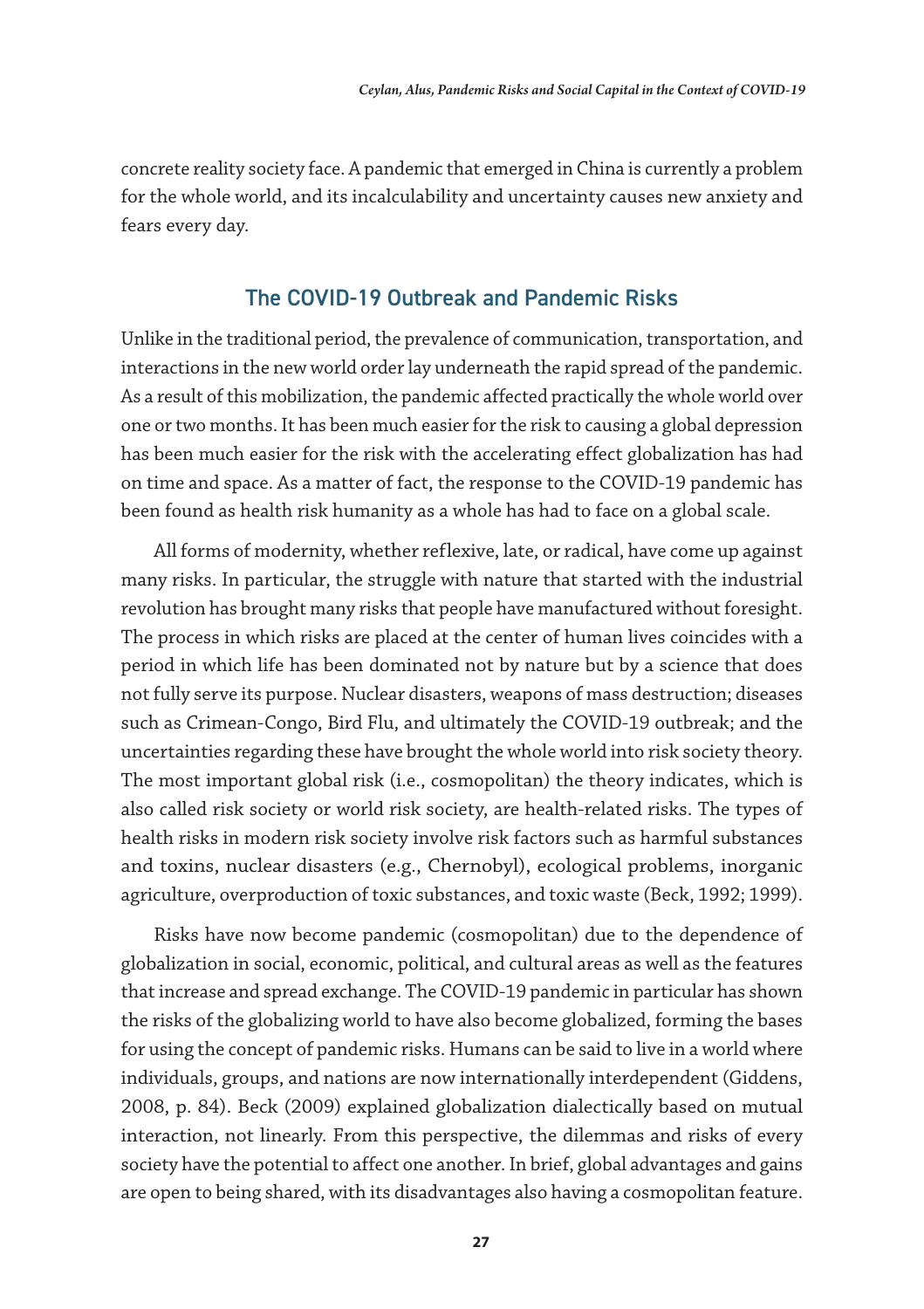insan & toplum

A pandemic is a social phenomenon that has social, political, economic, and psychological echoes all over the world (Karataş, 2020, p. 6). 19% of female and 14% of male wage workers, 17% of female and 16% of male self-employed people, and 19% of female and 9% of male employers lost their job during the pandemic in Turkey (UN Women, 2020). In a study conducted on youths in Turkey (Bayhan & Bozkurt, 2021), 33.6% of the participants stated their feelings of loneliness to have increased. The same study observed that, as household income levels decrease, participants were more likely to say, "I do not have enough friends," "My relationships are superficial," and "I am not close with anyone." Another study (Şahin & Nerse, 2021, p. 76) found 28.1% of the participants to state at least one household member had lost their job during COVID-19 and 73.8% to experience economic difficulties in the future if the process continues like this. These reflections have affected people in different ways due to various circumstances and situations. While the rich and powerful are also not safe in this situation, the poor, disabled, elderly, and disadvantaged groups in need of protection should be said to be more affected by this process. As Beck expressed, social risk positions have formed (Beck, 1992, p. 23). Health problems arising due to the pandemic, insufficiency of health services, unavoidable rapid increase in deaths, and despair that the pandemic could have been prevented are day by day expanding the size of risks and damaging the sense of trust.

Questions about whether the source of the pandemic is an external or manufactured risk (Beck, 1992; Leiss, 1994 p. 545; Giddens, 2000, p. 40) have yet to be answered, and discussions continue in this direction. Risks such as famine, epidemics, and natural disasters, which had been regional and limited in the traditional period, now show national and universal characteristics in political and economic fields in the modern and postmodern periods. Any risk affecting a society can now easily turn into a means of global threat (Yıldırım, 2020, p. 1336). Egin (2013, p. 691) pointed out that "manufactured risks have created manufactured uncertainties." The emergence of risk brings along uncertainty, fear, anxiety, and panic and increases the prevalence of risk. Beck's view on the phenomenon of risk varies with the differentiation in the production, domination, and power structures of post-industrial modern societies. The risks that are considered beyond human control in pre-modernity have generally been human-induced in modernity and after. The needs of a class society, which corresponds to industrial modernity, can somehow be met. However, the risks of civilization are "a bottomless barrel of necessity," inexhaustible and endless (Beck, 1992, p. 23).

As a result of social change, new normals have spontaneously emerged as necessities alongside the pandemic; these have changed many of the habits, values,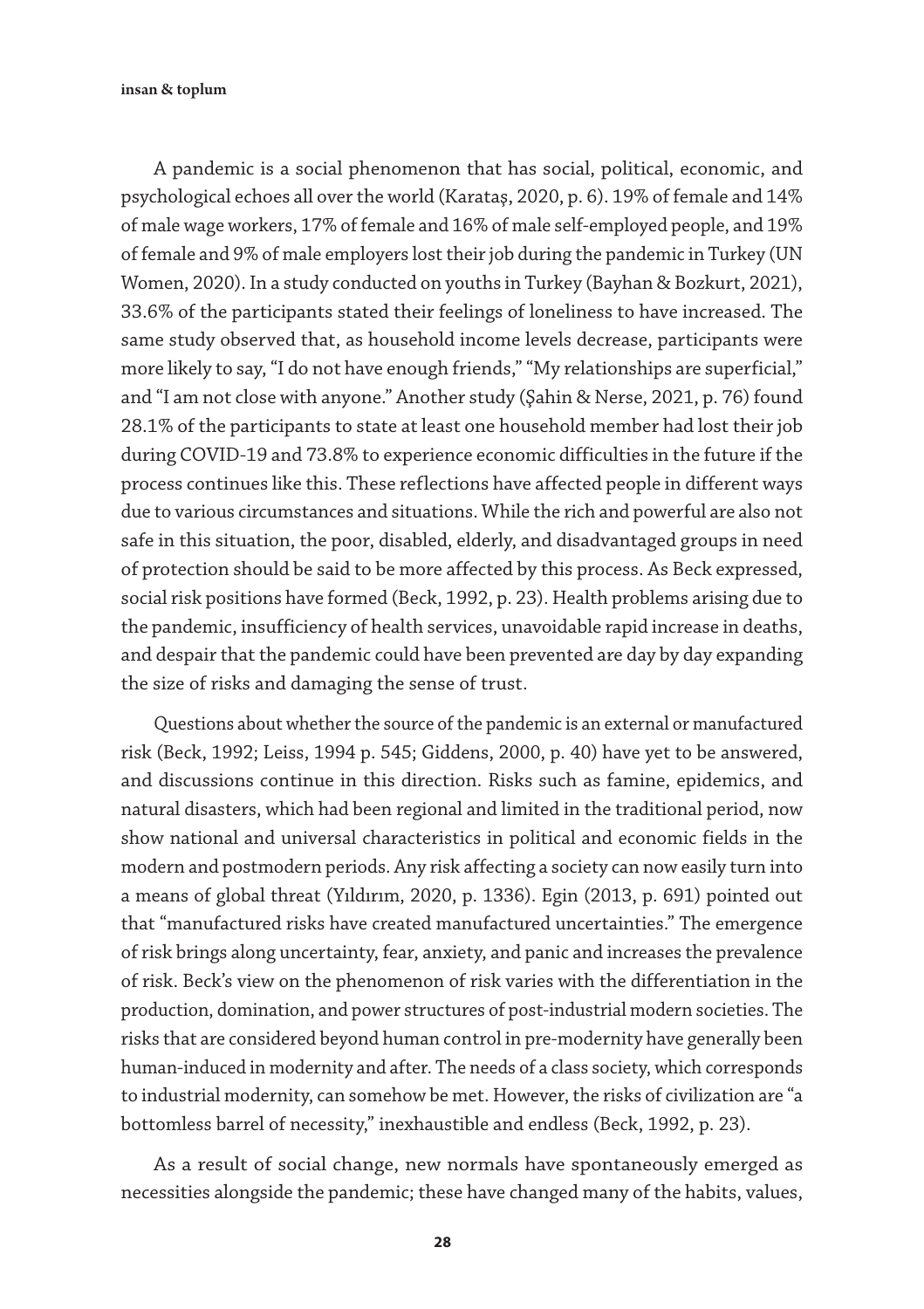and norms belonging to the pre-pandemic and offered people their new normality. In fact, the rapid change, inequalities, and risks emerging with modernity have imposed new norms on societies and led to large-scale changes (Karakaş, 2020, p. 551). Societies have now had to normalize by complying with these new norms. This can actually be read as a way of dealing with the pandemic. The longer the duration of this pandemic, which has been in our lives for a long time and caused serious fractures, the more its effects increase. In this process, traditional support networks have been broken and forms of collective consciousness have been terminated. However, as with many breaks, this pandemic has had and likely will continue to have its positive aspects. For example, this process has brought spiritual and modern values to the fore as well as traditional values in place of material values, bringing the importance of family, relatives, and neighborly relations back to the agenda.

Many practices such as educational interruptions, curfews, lockdowns, long-term isolation (all the measures taken against the pandemic), and quarantines (keeping individuals with source or contact risk away from others) have caused negative psychosocial effects and social depressions. This situation results in loneliness, fear, panic, hopelessness, and anxiety for people and turns the world into an atmosphere of risks (Karakaş, 2020, p. 551; Bayhan and Bozkurt, 2021, pp. 61–62). Overcoming these risks is just not possible with only economic and healthcare services. In addition to these, social solidarity and cooperation are considered important ways for coping with this process (Karakaş, 2020, p. 553; Yıldırım, 2020, p. 1340). Societies that have managed this kind of solidarity are more successful in eliminating risks (Karakaş, 2020, p. 553). Risks not only affect the process they are undergoing but also damage the sense of hope and confidence for the future (Beck, 1992; Karakaş, 2020). A study conducted in Turkey (Karatas, 2020) shows belief in the influence of modern medicine to have decreased by 18.3% and trust in state institutions to have decreased by 14.6% during the pandemic. The same research revealed 67.5% of the participants to have more concerns about the future and to question the meaning of life (Karataş, 2020, pp. 14–15).

Risks that affect everyone regardless of border, class, and friend-enemy distinctions also constitute a cosmopolitan power. This power additionally has the potential to create a cosmopolitan moral and political area of responsibility transcending borders and conflicts (Çelik, 2014, p. 86). In a world where risk is globalized, the need for trust and its derivatives naturally increases and becomes global (Giddens, 1994, p. 32). For this reason, studies on the trust index have an important place all over the world. Among these, trust in family members, neighbors, and government agencies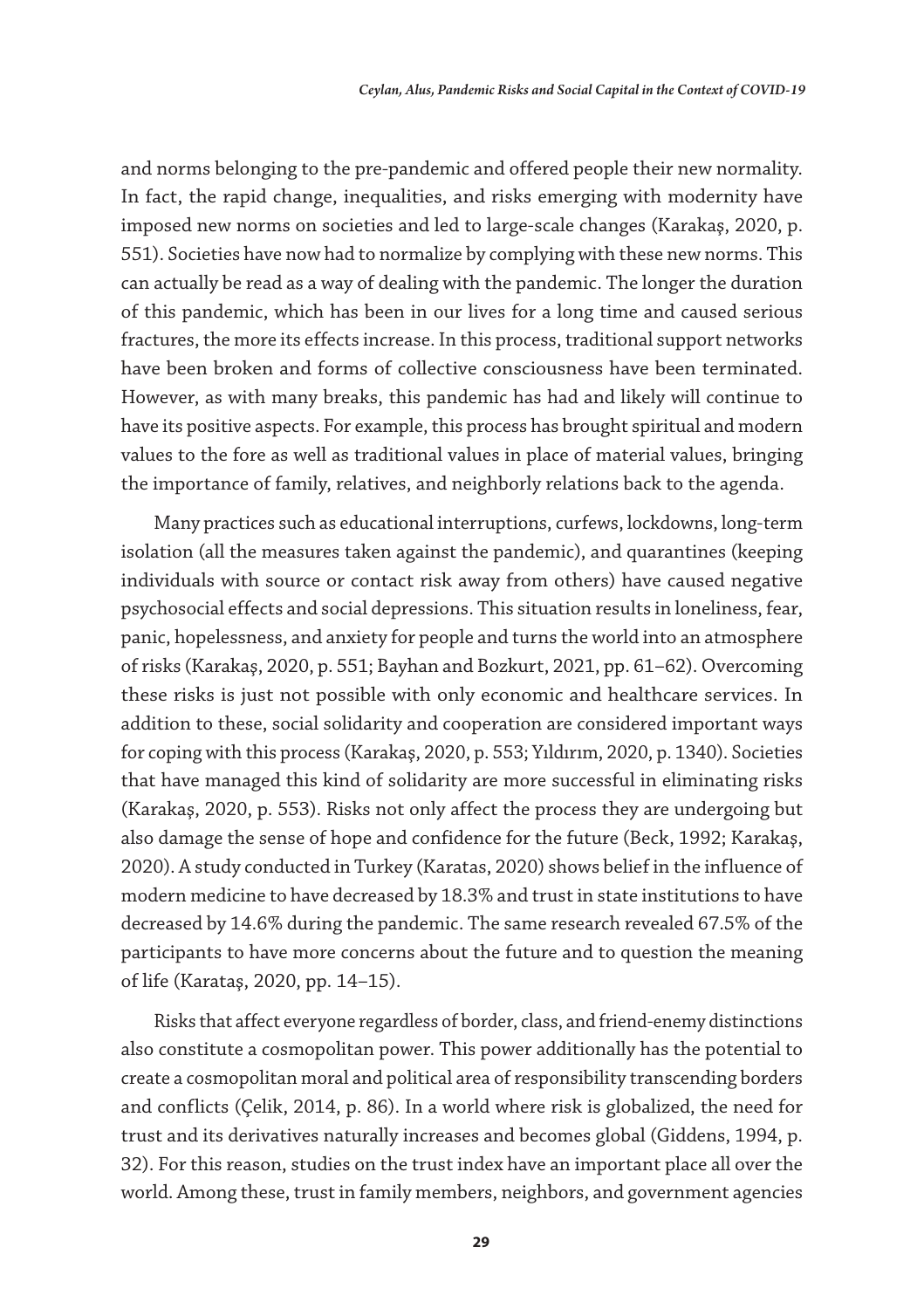is the most important value in the World Values Survey (2015-2017) and European Social Survey (2018), which are conducted regularly over five years. This may be an indication of the need for a sense of trust as well as for the concept of social capital in a world that has become complex and uncertain in terms of risks. Social capital is the phenomenon that comes to the fore in traditional support networks such as social networks, good families and neighborhoods, social trust, and friendships regarding creating a conscious society.

## The Relationship between Social Capital and Pandemic Risks

Generally known as social trust, relationship networks, and common norms, social capital can be defined as the basic principles that bring societies together over common values. Strong societies have social institutions that are able to fulfill their functions. People's ability to overcome their adversities can be associated with coping power. However, human beings are not independent from their environment. Individuals with close ties to those around them create a world for themselves within the framework of common norms using a sense of trust and a network of relationships, and this becomes the determinant of social capital. In the literature, social capital is an intensely interesting concept in all social sciences, especially economics, sociology, and political science. Therefore, social capital has been given very different meanings. Put briefly, social capital can be defined as the missing link in the chain formed for arriving at a welfare society. Social capital, which comes to the fore with its functions rather than any agreed definition (Coleman, 1990, p. 302; Harriss & Renzi, 2010, p. 10; Fukuyama, 2010, p. 143), has been used in many ways such as in education, social values, family, norms, civic engagement, social networking, and social trust (Putnam, 2010, p. 122; Fukuyama, 2002, p. 27; 2009; 2010, pp. 143–144).

The most striking aspect of the concept of social capital these days can be said to be the emphasis on social trust. In addition to the benefits of the new world order, its disadvantages include distrust in family, neighbors, colleagues, and political and social institutions (Bostan et al., 2020, p. 2). By including anxiety and fear of uncertainties, complex relationships, unpredictable economic inequalities, increasing crime rates, and epidemic diseases, insecurity and risk now become a reality of life (Giddens, 1994; Okumuş, 2017). In this sense, the feeling of trust can be interpreted as the antithesis of risk. In social capital studies, social capital mostly corresponds to the level of social trust (Putnam, 1993; Tecim, 2011, p. 34). In other words, no matter how modernity, late modernization, radicalized modernity, or postmodernity are conceptualized, the important haven against the unpredictable risks they bring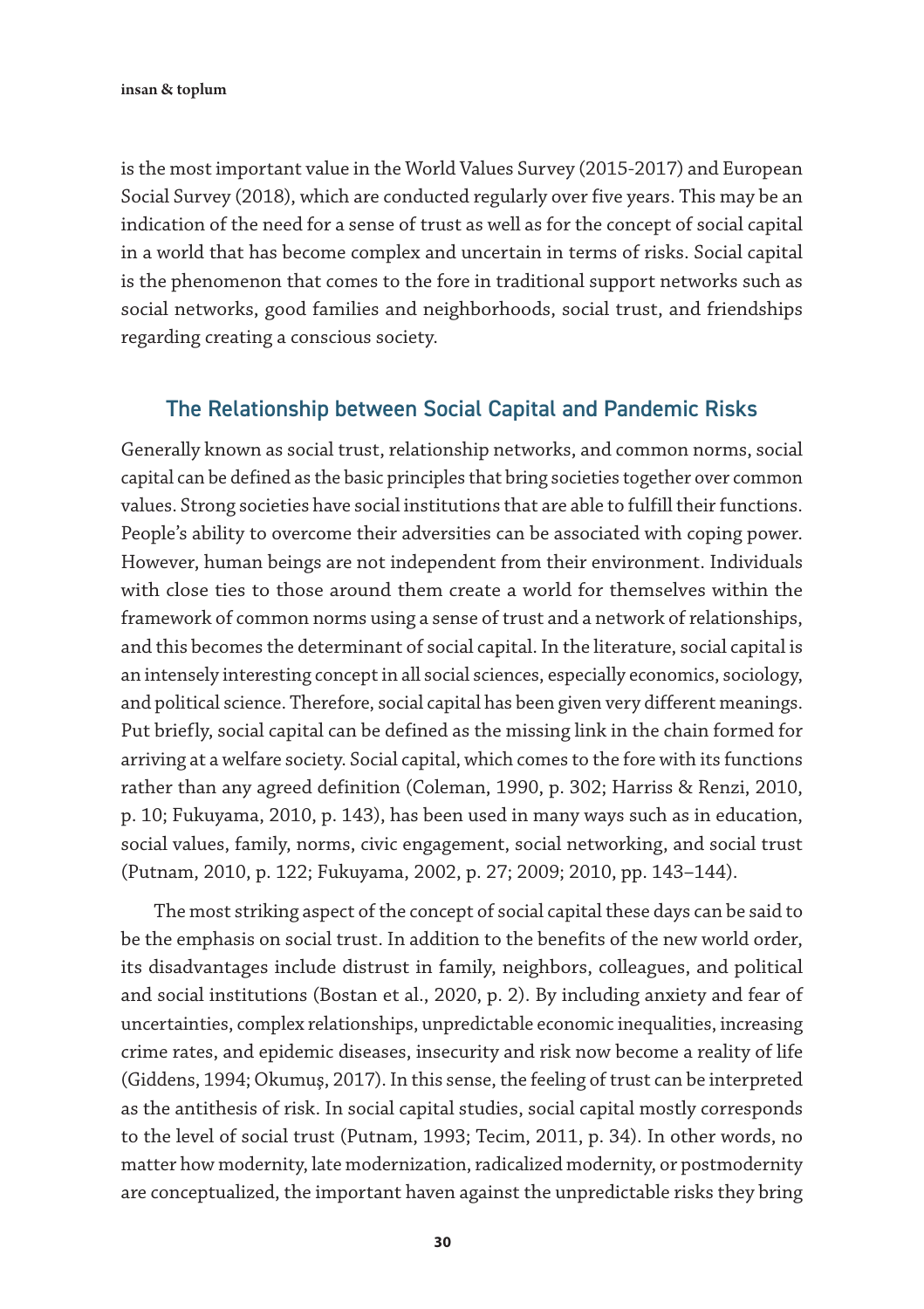can be said to be social capital, which includes civil society, good neighborliness, friendship, justice, and social trust.

Social capital provides both individual and collective gains in this context (Ağcasulu, 2017). While social capital helps individuals cope with fears and anxieties, it also helps increase social welfare and socio-economic development (Grooteart, 2010, p. 228; Kılınç, 2010, p. 3; Aydemir & Özşahin, 2011, p. 43; Yarcı, 2011, p. 125). In this case, societies with strong social capital can be said to cope more strongly with problems compared to societies with weak social capital. Societies with strong social capital can be concluded to be successful in creating common values and norms and in taking the necessary measures from the very beginning to prevent small-scale events from turning into polarizations and conflicts (Fukuyama, 2009). For the individual who is a social entity unable to live independently from those around them in this regard, the family, friendships, neighborhoods, and social networks that will emerge and on which they depend create common values and can open spaces for people to feel safe. In the World Values Survey (2017, 2018, 2019, 2020), countries with a high sense of trust in people and families were listed as countries with strong social capital (e.g., Austria, Finland, New Zealand, Norway) in the literature.

COVID-19 has brought about a process in which social and political institutions, friendships, and neighborhoods (i.e., traditional support) have been seriously damaged. An environment in which all areas and all people are suspicious and unreliable has seriously affected the sense of trust that connects people to life and makes them look to the future with hope. Symptoms such as increased depression, anger, stress, health anxiety, loneliness, social isolation, trauma, stigmatization (i.e., judgment, blame, doubt, exclusion), and financial difficulties are intense negativities seen to have resulted from this process (Sher, 2020; Kıran & Bölükbaşı, 2021; Enli Tuncay et al., 2020). The outbreak of COVID-19 has resulted in a process dominated by uncertainty and fear, causing values to be questioned and seriously shaking the sense of trust (Bozkurt et al., 2020, p. 305). This process has required people to be alone and to struggle with all kinds of negativity on their own. This process has seriously affected social capital negatively (Bostan et al., 2020, p. 4).

COVID-19 has negatively affected all societies, regardless of whether they are developed, underdeveloped, or developing, and caused global fear and panic. The decrease in access to consumption tools due to illness, insufficient safety, housing and nutrition, or unemployment; significant increases in deaths; inadequacy of health services; uncertainties; and disruptions in vaccine development and distribution have globalized the risk, and each state has sought different ways to deal with it. Healthily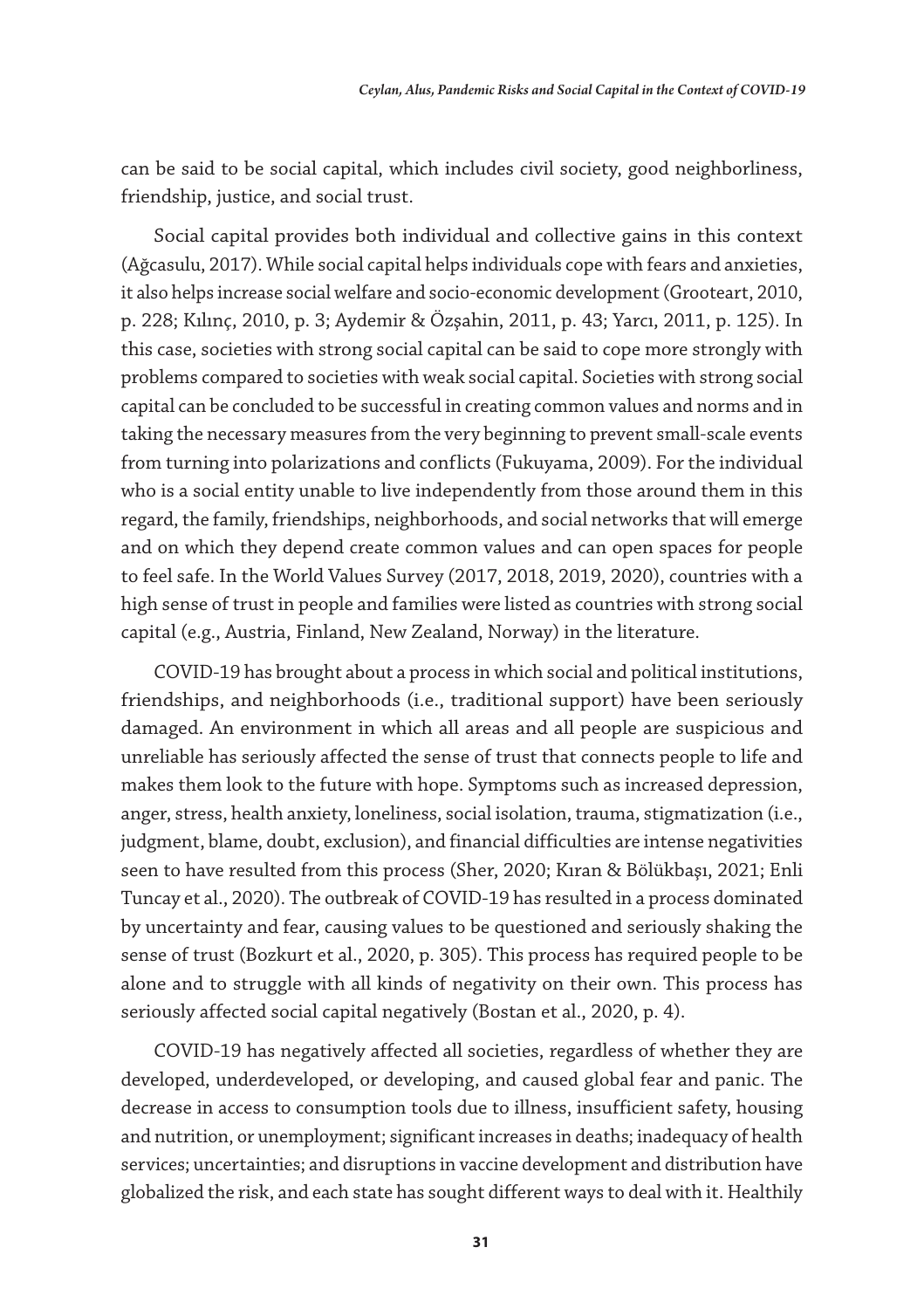getting out of this situation will bring economic capital to the agenda. Perhaps more importantly, social capital has crucial importance in this period because social capital is accepted as a prerequisite for economic development and contributes to eliminating countries' impasses by overcoming the problems arising from collective action and externality when interacting with human and physical capital (Özcan & Zeren, 2013). This pandemic has not only negatively affected people's physical health and economy but also their psychology. In order to confront such difficulties, having societies possess common values, act collectively and have strong social capital is important. As a matter of fact, countries that have demonstrations, denial (one of the means of coping with the disease), conspiracies, looting, anti-vaccination ideologies, and stigmatizations that are carried out by those who do not trust political institutions seem to be the behavioral patterns of societies with weak social capital.

Like many epidemics, this disease has caused significant social, economic, political, and cultural ruptures (Şavran & Suğur, 2021, p. 4). For many societies and people, the post-disease process will differ significantly from the pre-disease one, at least for a while (Afacan & Avcı, 2020, p. 11; Karataş, 2020, pp. 7, 15; Karakaş, 2000). Throughout the pandemic, people's habits, living standards, basic needs, social relations, and their world values most importantly have changed. This situation has affected people of all nationalities, religions, genders, and ages; however, this influence can be said to have manifested in different ways because socio-cultural and individual characteristics, socio-economic conditions, and situations such as individual well-being may differ when dealing these situational risks (Bozkurt et al. 2020, p. 309). A study conducted in China during the pandemic (Tian et al. 2020, as cited in Bozkurt et al., 2020, p. 309) stated that, among people under the age of 18 and over the age of 50, those with less than a university degree, the divorced or widowed, agricultural workers, and minorities are seen to have more obsessivecompulsive symptoms, phobic anxieties, and psychotic symptoms.

The fact that the most effective way to eliminate the pandemic is through isolation has also taken people away from their social networks. Because social networks are a significant indicator of social capital, this process of isolating can be said to actually work against social capital by weakening cities' vibrant public lives (Karakaş, 2020, p. 556; Bölükbaşı & Kıran, 2021). The emphasis on the safest place being at home with the motto "Stay at Home" has led to mandatory isolation for more than a year with the COVID-19 pandemic; therefore, many things that everyone had been familiar with have transformed. While people were moving away from risks, where they took shelter in became their trusted institutions, and safe areas differed significantly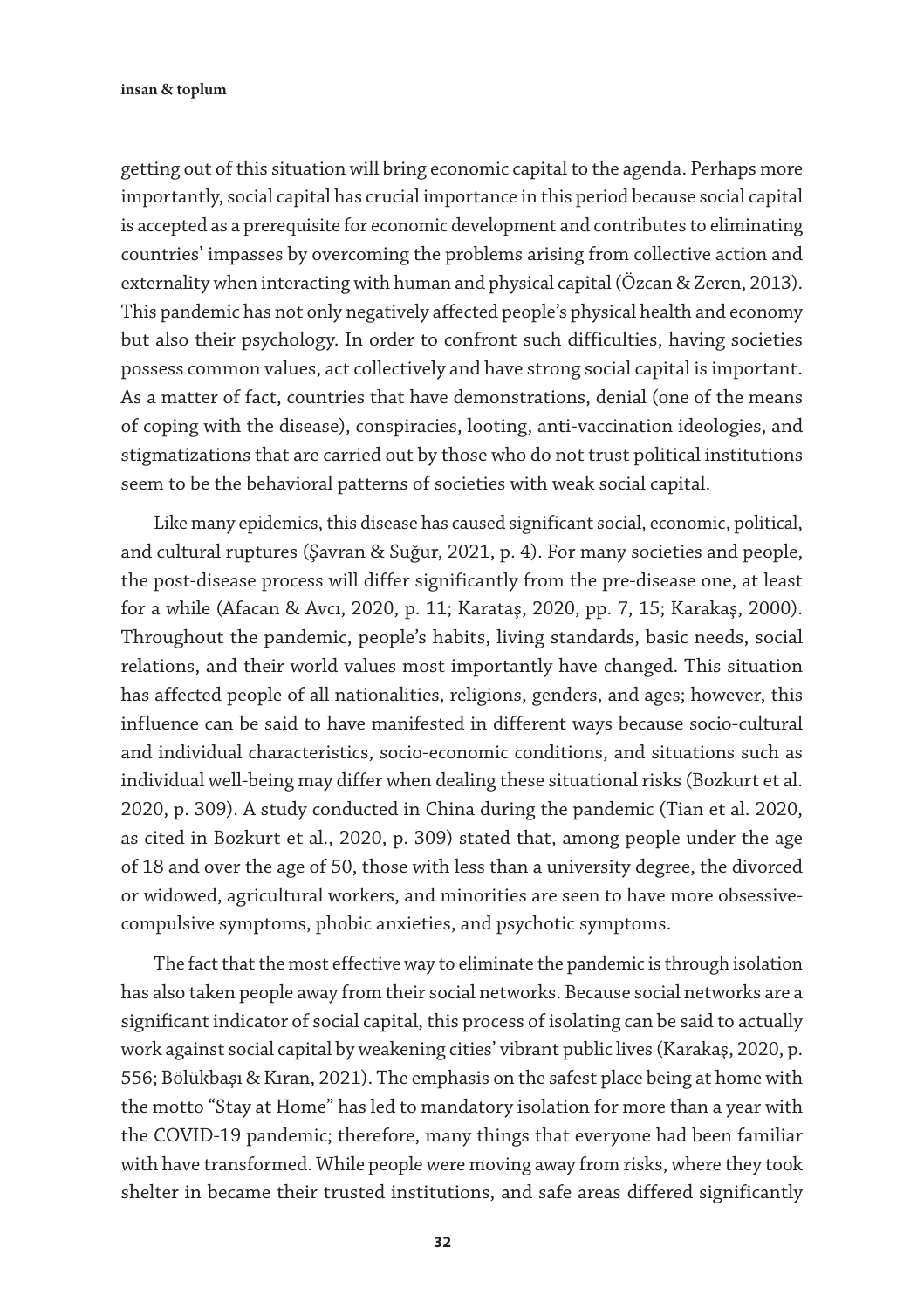than what they had been before the pandemic. Even though relations with family, neighbors, and friends had to be physically distanced during the pandemic, social networks have been maintained even more effectively. Despite the pandemic causing mass fear, panic, and anxiety, it also caused positive results such as helping others, solidarity, and increased awareness. During the epidemic period, family members and relatives are who people have most commonly contacted. While this situation developed in favor of social capital, suicides were also observed to have intensified due to domestic violence, as well as higher rates of divorce, anxiety, and panic (Emiral et al., 2020; Hocaoğlu & Erdoğan, 2020; Humphreys et al., 2020).

The cooperation and communication that social capital provides among people and community groups has a feature that bridges social capital through interaction, solidarity and mutual trust among community groups (Putnam, 2010, p. 125). A society that is integrated through communication, social networks, civic participation, and social trust produces common values and can be regarded as a strong society in regard to dealing with all kinds of fear, panic, anxiety, and risk. However, social capital has both positive and negative aspects. In other words, places may be found where social capital has a dark side (Woolcock & Narayan, 2000, p. 225; Fukuyama, 2002, p. 29; Fine, 2010, pp. 315–316; Beşer & Hira, 2017). For example, excessive trust in family members or any organization may be accompanied by distrust toward other members of society.

### **Conclusion**

As a result of the globalized COVID-19 pandemic, the risks that have emerged through fear, anxiety, and panic have also turned into a pandemic and increasingly impacted social life. The situation of being affected by this pandemic differs due to socio-cultural and individual characteristics, socio-economic conditions, and individual well-being. However, unlike the industrial society, the risks of the new era have become cosmopolitan, affecting everyone without distinction between rich and poor. This problem has emerged as a health problem and has adversely affected all societies psycho-socially and socio-economically. Seeking a solution to this has also been a global pursuit, and as the problem is not just a health issue, the solution has also brought different means to the agenda. The elements thought to constitute social capital such as civil society, good neighborliness, friendship, justice, social tolerance, and social trust seem to be the most important means of dealing with such risks. In this sense, social capital can contribute positively to situational well-being (e.g., coping with difficulties, recovering after negative situations, and overcoming fear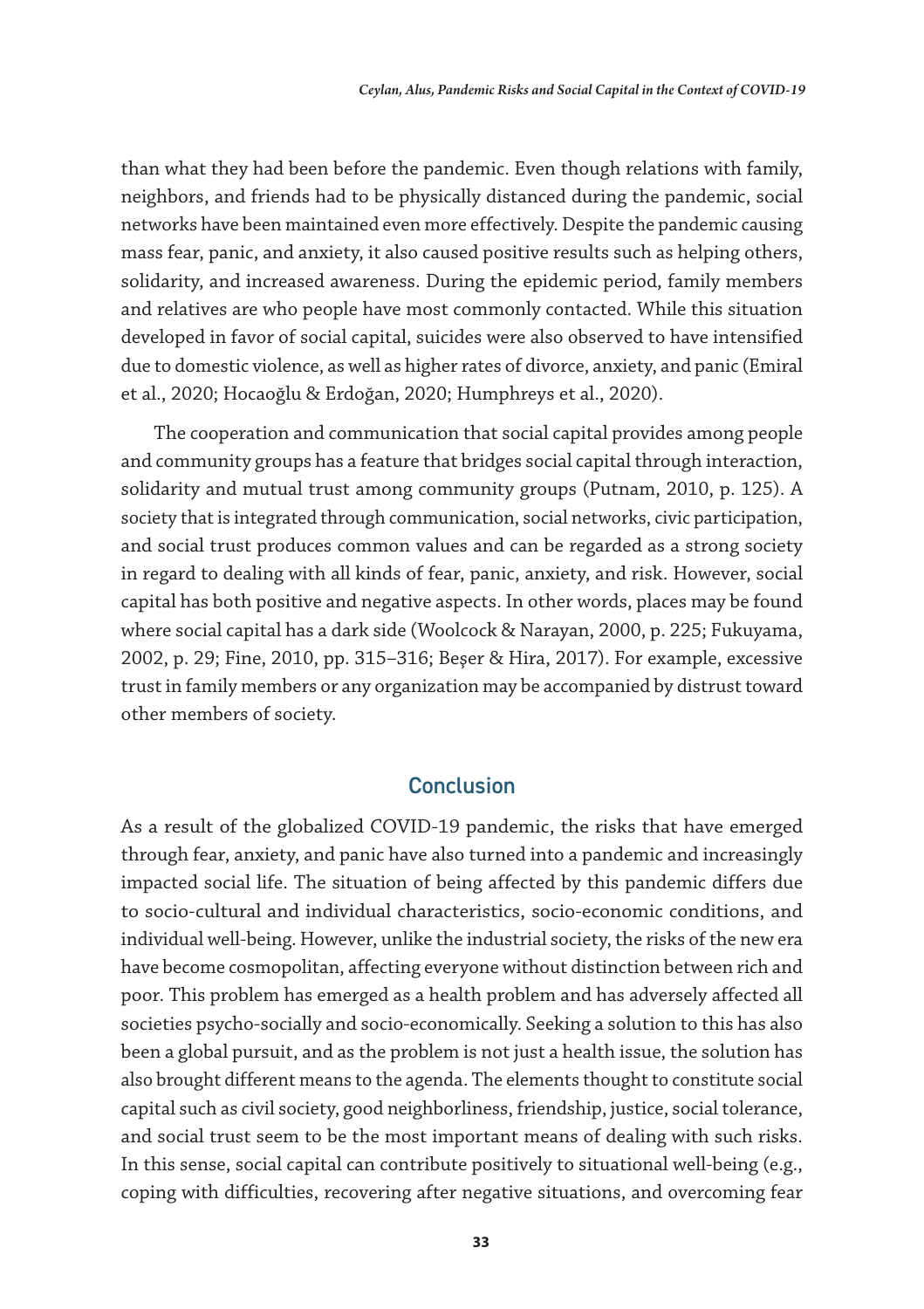and anxiety with hope). As such, social capital is a phenomenon that significantly contributes to risk control and risk management. This pandemic has also significantly contributed to social capital by bringing social institutions and social values and norms to an agenda about to be resolved. Because the pandemic has had a global impact, it requires people and societies to act together to fight it. The global nature of the risks and solutions unites nations and states that otherwise would polarize and disagree in different ways regarding the same purpose. Pandemic risks not only bring social solidarity but also intercommunal cooperation. This situation clearly gives the message to all humanity that at least common goals and objectives can be met by means of certain basic values. However, as with many other pandemics and epidemics, COVID-19 may cause more psychological and sociological breakdowns. Within the framework of new normalities, behavioral patterns, and habits, new values and norms will emerge. However, these extraordinary situations are the new normal of societies. People have a bad habit of getting used to every situation, and sometimes this also applies to negative situations. This can be said to possibly also apply to social capital and the elements making it up.

## References | Kaynakça

- Afacan, E., & Avcı, N. (2020). Koronavirüs (COVID-19) örneği üzerinden salgın hastalıklara sosyolojik bir bakış [A sociological overview of outstanding diseases through the coronavirus example (COVID-19)]. *Avrasya Sosyal ve Ekonomi Araştırmaları Dergisi*, *7*(5), 1–14.
- Ağcasulu, H. (2017). Sosyal sermaye kavramı ve temel bakış açılarının karşılaştırılması [Social capital concept and the comparison of fundamental perspectives]. *Süleyman Demirel Üniversitesi Vizyoner Dergisi*, *8*(7), 114–129.
- Altay, D. (2005). McLuhan*. Kadife karanlık: 21. yüzyıl iletişim çağını aydınlatan kuramcılar.* N. Rigel (Ed.). Su Yayınları, 9-73.
- Aslan, R. (2020). Tarihten günümüze epidemiler, pandemiler ve Covid-19 [Endemic diseases in history and today and COVID-19]. *Ayrıntı Dergisi*, *8*(18), 35–41.
- Aydemir, M. A. (2020). Afetlerde ortaya çıkan kültürel durum ve insan halleri: Afetzede tiplemesi üzerine deneyimsel bir analiz. In İ. Can (Ed.). *Afet Sosyolojisi* (pp. 305–326). Çizgi Kitabevi.
- Aydemir, M. A., & Özşahin, M. C. (2011). Türk demokrasisinde kayıp halkayı keşfetmek: Türkiye örneği üzerinden sosyal sermaye-demokrasi bağlantısını yeniden düşünmek. *Akademik İncelemeler Dergisi*, *6*(1), 41–87.
- Aydemir, M. A., & Tecim, E. (2012). Türk toplumuna aile ve dinin sosyal sermaye potansiyeli. *Selçuk Üniversitesi Sosyal Bilimler Enstitüsü Dergisi*, *28*, 43–59.
- Bauman, Z. (2003). *Modernlik ve müphemlik* [Modernity and the holocaust]. İ. Türkmen (Tran.). Ayrıntı Yayınları.
- Beck, U. (1992). *Risk society: Towards a new modernity*. Sage Publication.
- Beck, U. (1999). *World risk society*. Polity Press.
- Beck, U. (2009). *What is the globalization*? Polity Press.
- Beck, U., & Willms, J. (2004). *Conversation with Ulrich Beck*. Polity Press.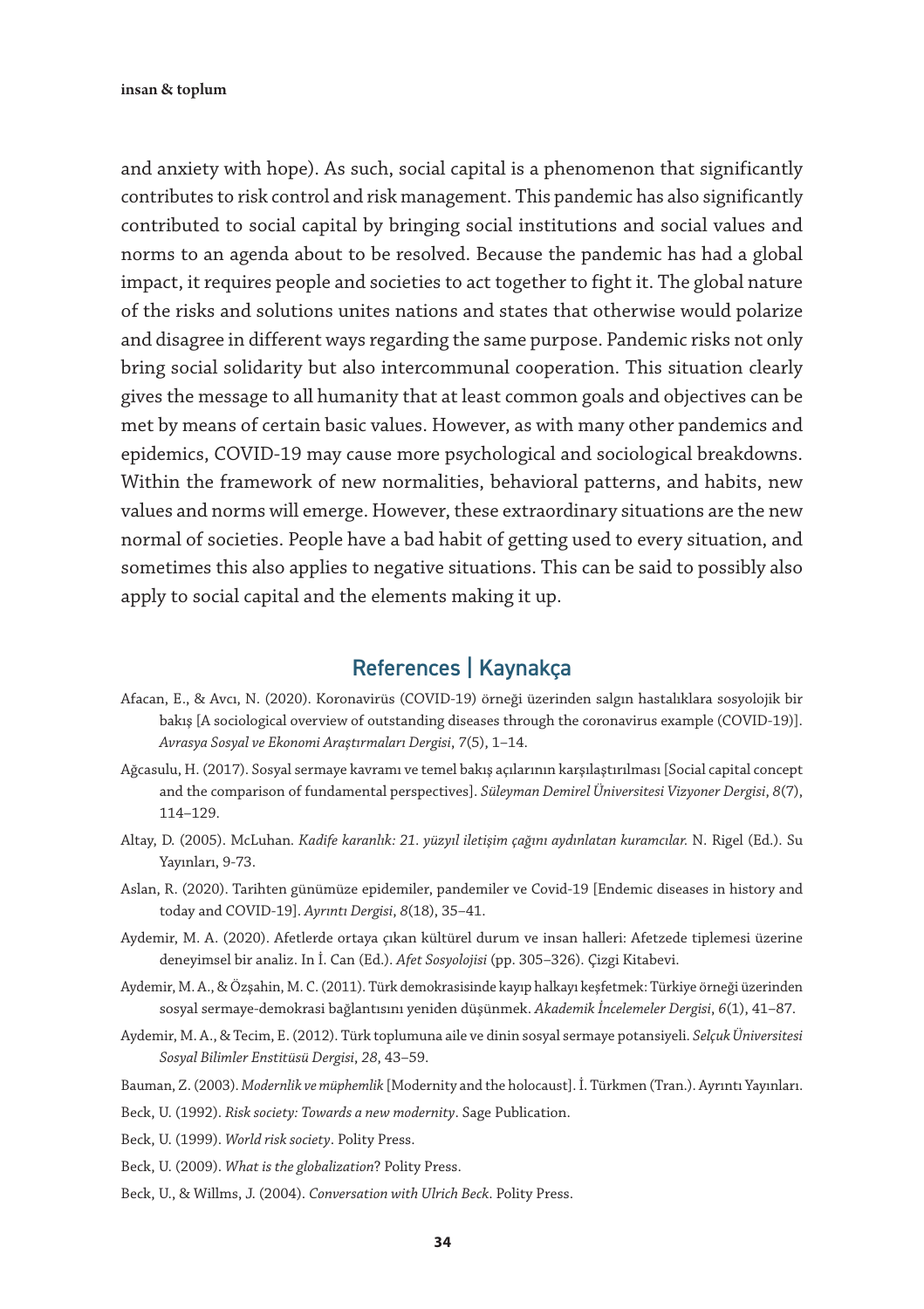- Berstein, P. L. (2010). *Tanrılara karşı riskin olağanüstü tarihi* [Against the gods: The remarkable story of risk]. C. Feyyat (Tran.). Scala Yayınları.
- Beşer, A. H., & Hira, İ. (2017). Sosyal sermayeye eleştirel bakmak [Looking critically at social capital]. *Afyon Kocatepe Üniversitesi Sosyal Bilimler Enstitüsü Dergisi*, *1*, 23–37.
- Bostan, S., Erdem, R., Öztürk, Y. E., Kılıç, T., & Yılmaz, A. (2020). The effect of COVID-19 pandemic on the Turkish society. *Electronic Journal of General Medicine*, *17*(6), 1–8.
- Bozkurt, Y., Zeybek, Z., & Aşkın, R. (2020). Covid-19 pandemisi: Psikolojik etkileri ve terapötik müdahaleler [Covıd-19 pandemic: psychological effects and therapeutic interventions]. *İstanbul Ticaret Üniversitesi Sosyal Bilimler Dergisi*, *19*(37), 304–318.
- Bölükbaşı, A., & Kıran, E. (2021). Epidemics eroding public life: An analysis on the Covid-19 pandemic. *OPUS: –International Journal of Society Researches*, *17* (Special Issue), 12–29.
- Coleman, J. S. (1990). *Foundation of social theory*. Harvard University Press.
- Çelik, H. (2014). Ulrich Beck: Küresel risk ve kozmopolitan politika (Ulrıch Beck: Global risk and cosmopolitan politics]. *Marmara Sosyal Araştırmalar Dergisi*, *5*, 82–100.
- Emiral, E., Arslan, Z., & Gülümser, Ş. (2020). COVID-19 pandemisi ve intihar [COVID-19 pandemic and suicide]. *ESTÜDAM Halk Sağlığı Dergisi*, *5*, 138–147.
- Enli Tuncay, F., Koyuncu, E., & Özel, Ş. (2020). Pandemilerde sağlık çalışanlarının psikososyal sağlığını etkileyen koruyucu ve risk faktörlerine ilişkin bir derleme [A review of protective and risk factors affecting psychosocial health of healthcare workers in pandemics]. *Ankara Medical Journal*, *20*(2), 488–504.
- Eriksson, M. (2011). Social capital and health: Implications for health. *Global Health Action*, *4*(5611), 1–11.
- Esgin, A. (2013). İmal edilmiş belirsizlikler çağının sosyolojik yönelimi: Ulrich Beck ve Anthony Giddens kaynaklı "risk toplumu" tartışmaları [Sociological orientation of the era of manufactured uncertainties: Discussions of "risk society" rooted in Ulrich Beck and Anthony Giddens]. *Gaziantep University Journal of Social Sciences*, *12*(3), 683–696.
- Fine, B. (2010). Sosyal sermaye. Ö. F. Peksöz & M. M. Şahin (Trans.). *Sosyal sermaye kuram uygulama eleştiri*. M. M. Şahin & A. Z. Ünal (Eds.). Değişim Yayınları.
- Fukuyama, F. (2002). Social capital and development: The coming agenda. *SAIS Review*, *22*(1), 3–37.
- Fukuyama, F. (2009). *Büyük çözülme: İnsan doğası ve toplumun yeniden oluşturulması* H. Kaya (Tran.). Profil Yayıncılık.
- Fukuyama, F. (2010). Sosyal sermaye ve sivil toplum. S. Tekel (Tran.). In *Sosyal sermaye kuram uygulama eleştiri.* M. M. Şahin & A. Z. Ünal (Eds.). Değişim Yayınları.
- Furedi, F. (2014). *Korku kültürü*. B. Yıldırım (Tran.). Ayrıntı Yayınları.
- Giddens, A. (1994). *Modernliğin sonuçları*. E. Kuşdil (Tran.). Ayrıntı Yayınları.
- Giddens, A. (2000). *Elimizden kaçıp giden dünya*. O. Akınhay (Tran.). Alfa Basım Yayın Dağıtım.
- Giddens, A. (2008). *Sosyoloji*. C. Güzel (Ed.). Kırmızı Yayınları.
- Giddens, A. (2010). *Modernite ve bireysel kimlik: Geç modern çağda benlik ve toplum*. Ü. Tatlıcan (Tran.).Say Yayınları.
- Gönç Şavran, T. (2018). Sosyal sermaye ve sağlık arasındaki ilişki: Ampirik çalışmalar ne gösteriyor? *Journal of Economy Culture and Society*, *57*, 53–91. https://doi.org/10.26650/JECS413503
- Gönç Şavran, T., & Suğur, N. (2021). The gendered pattern of COVID-19 pandemic. In H. Gülerce, V. Nimehchisalem, V. Bozkurt, G. Dawes, & S. Rafık-Galea (Eds.). *Society in the Covid-19 pandemic: Inequalities, challenges, and opportunities*. Pegem Akademi.
- Günerigök, M. (2018). *Risk toplumu ve din: Yeni bir sosyolojiye doğru*. Maarif Mektepleri.
- Grooteart, C. (2010). Sosyal sermaye: Kayıp halka. N. Öztürk & H. M. Arslan (Tran.). In *Sosyal sermaye kuram*